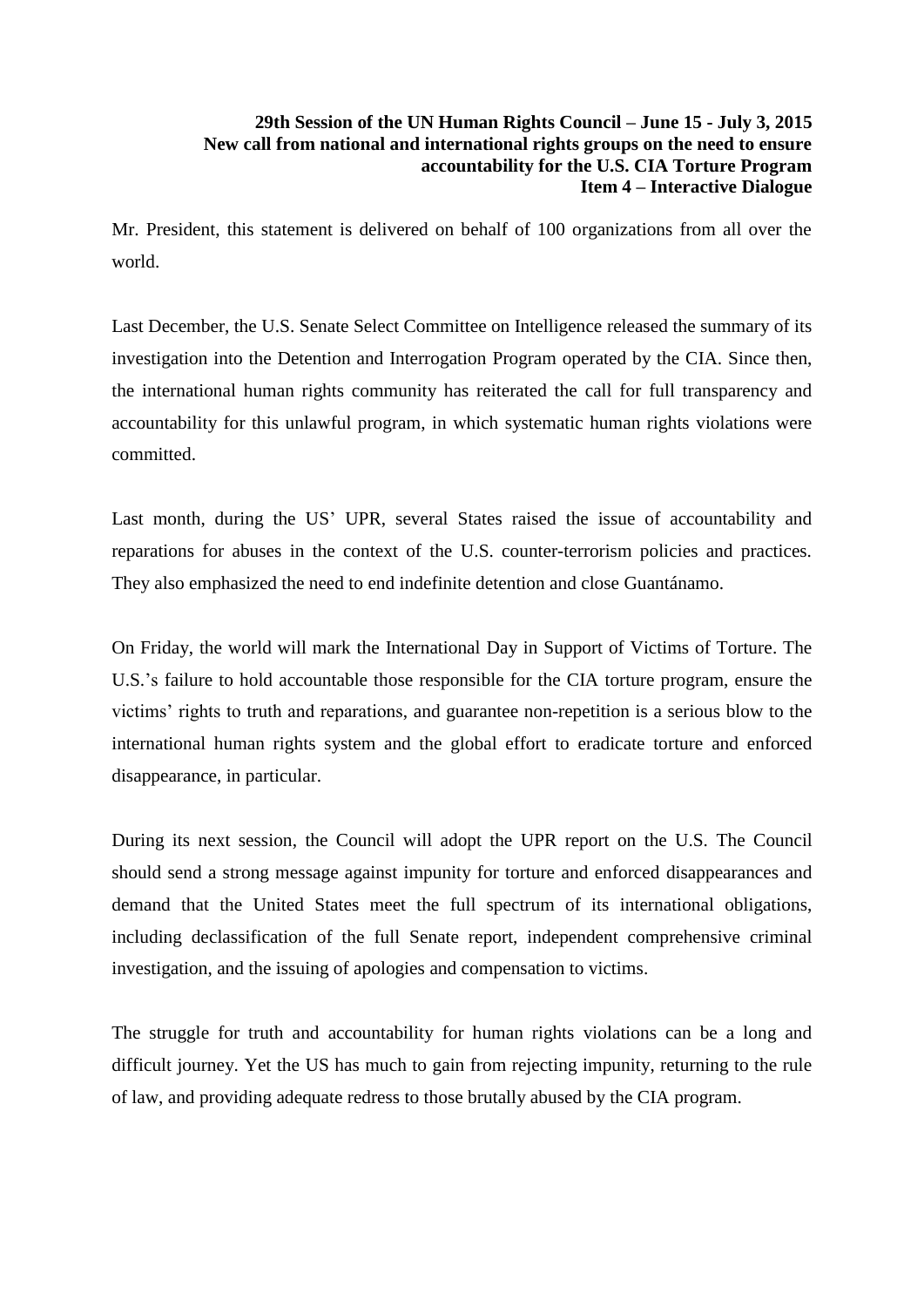## **Submitted by:**

American Civil Liberties Union (ACLU) Centro de Estudios Legales y Sociales (CELS) Conectas Direitos Humanos Washington Office on Latin America (WOLA)

## **Endorsed by**

Abogadas y Abogados para la Justicia y los Derechos Humanos, A. C Abuelas de Plaza de Mayo Acción Solidaria en VIH/Sida Advocates for U.S. Torture Prosecutions African Centre for Democracy and Human Rights Studies Ágora Espacio Civil Paraguay Allard K. Lowenstein International Human Rights Clinic, Yale Law School Appeal for Justice Asociación de Familiares de Presos y Desaparecidos Saharauis Asociación MINGA Asociación para la Prevención de la Tortura Asociación Pro derechos Humanos Cairo Institute for Human Rights Studies Center for Constitutional Rights Center for Justice and Accountability Center for Victims of Torture Centre for Human Rights Centro de Derechos Humanos de las Mujeres, A. C. Centro de Documentación en Derechos Humanos "Segundo Montes Mozo S.J." Centro de Políticas Públicas y Derechos Humanos Centro por la Justicia y el Derecho Internacional Centro Regional de Derechos Humanos y Justicia de Género - Corporación Humanas Civilis Derechos Humanos Colectivo de Abogados "José Alvear Restrepo" Coletivo PESO/Periferia Soberana Comisión de Justicia y Paz Comisión Ecuménica de Derechos Humanos Commonwealth Human Rights Initiative Consultoría para los Derechos Humanos y el Desplazamiento Coordinadora Nacional de Derechos Humanos Corporación Sisma Mujer Defensa de Niñas y Niños- Internacional Diyarbakir Bar Association Due Process of Law Foundation Egyptian Initiative for Personal Rights European Center for Constitutional and Human Rights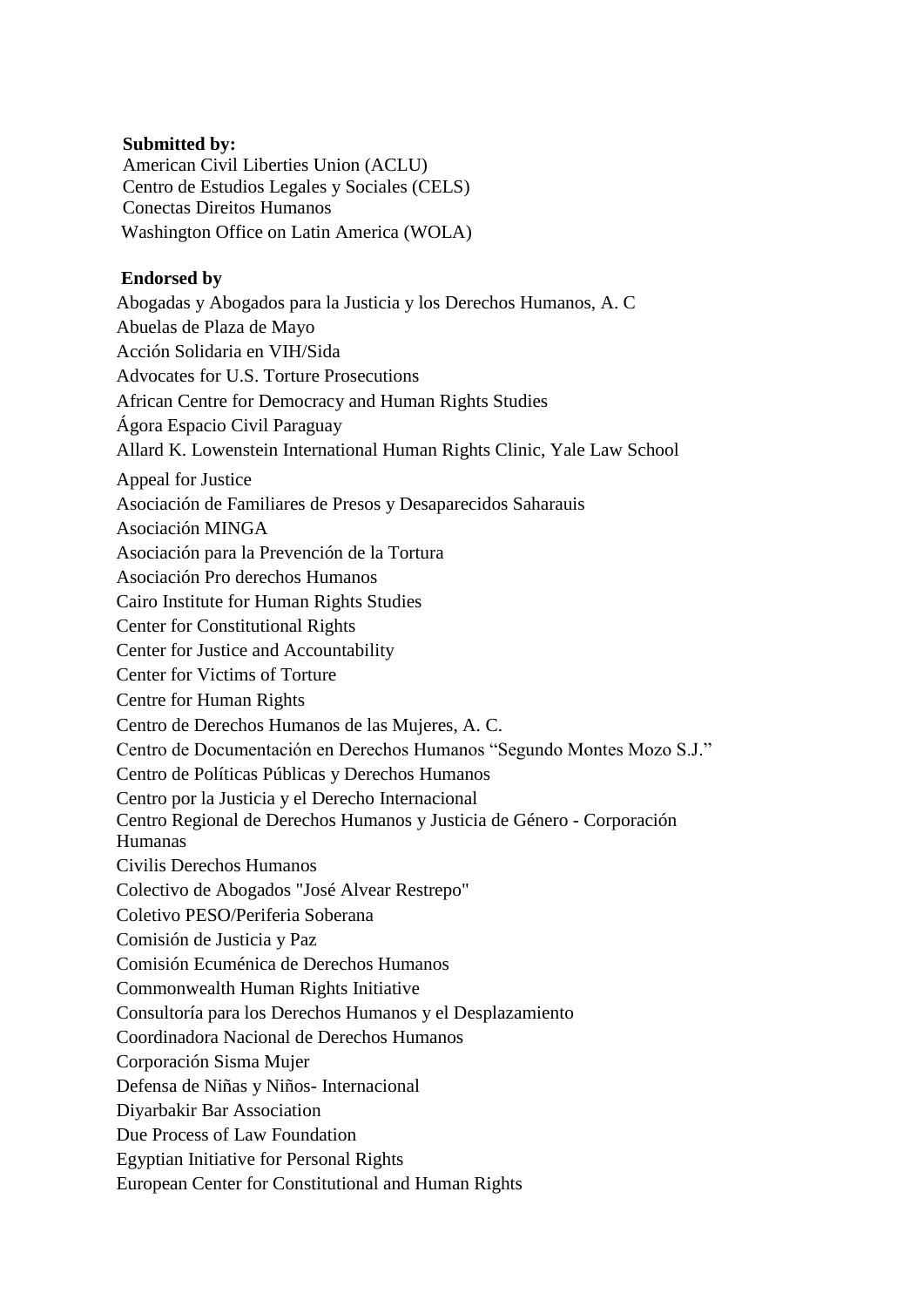Four Freedoms Forum & Hawai'i Institute for Human Rights Fundación Myrna Mack Fundar. Centro de Análisis e Investigación A.C Gillis Long Poverty Law Center - Loyola University New Orleans College of Law Global Justice Clinic, NYU School of Law Grupo de Mujeres de San Cristóbal de las Casas Helsinki Foundation for Human Rights Human Rights Committee of the Law Society of England and Wales Human Rights Institute of Columbia Law School Human Rights Law Network Human Rights Watch Instituto Braços - Centro de Defesa de Direitos Humanos de Sergipe Instituto Brasileiro de Ciências Criminais Instituto de Estudios Comparados en Ciencias Penales de Guatemala Instituto de Estudios Legales y Sociales del Uruguay Instituto Internacional de Derecho y Sociedad Instituto Migrações e Direitos Humanos Instituto Pro Bono International Center for Advocates Against Discrimination International Commission of Jurists International Federation for Human Rights International Human Rights Clinic, Harvard Law School International Human Rights Program, Boston University School of Law International Justice Network International-Lawyers Justice Studies Department -Northeastern Illinois University Kenya Human Rights Commission KontraS (Commission for the Disappeared and Victims of Violence) in Indonesia Laboratório de Análise Política Mundial Legal Resources Centre Madres Linea Fundadora Meiklejohn Civil Liberities Institute Minority Rights Group International Movimiento Autónomo de Mujeres National Lawyers Guild North Carolina Stop Torture Now Observatorio Venezolano de Prisiones Oficina Jurídica Para la Mujer Partnership For Justice Paz y Esperanza PEN American Center Physicians for Human Rights Plataforma Interamericana de Derechos Humanos, Democracia y Desarrollo